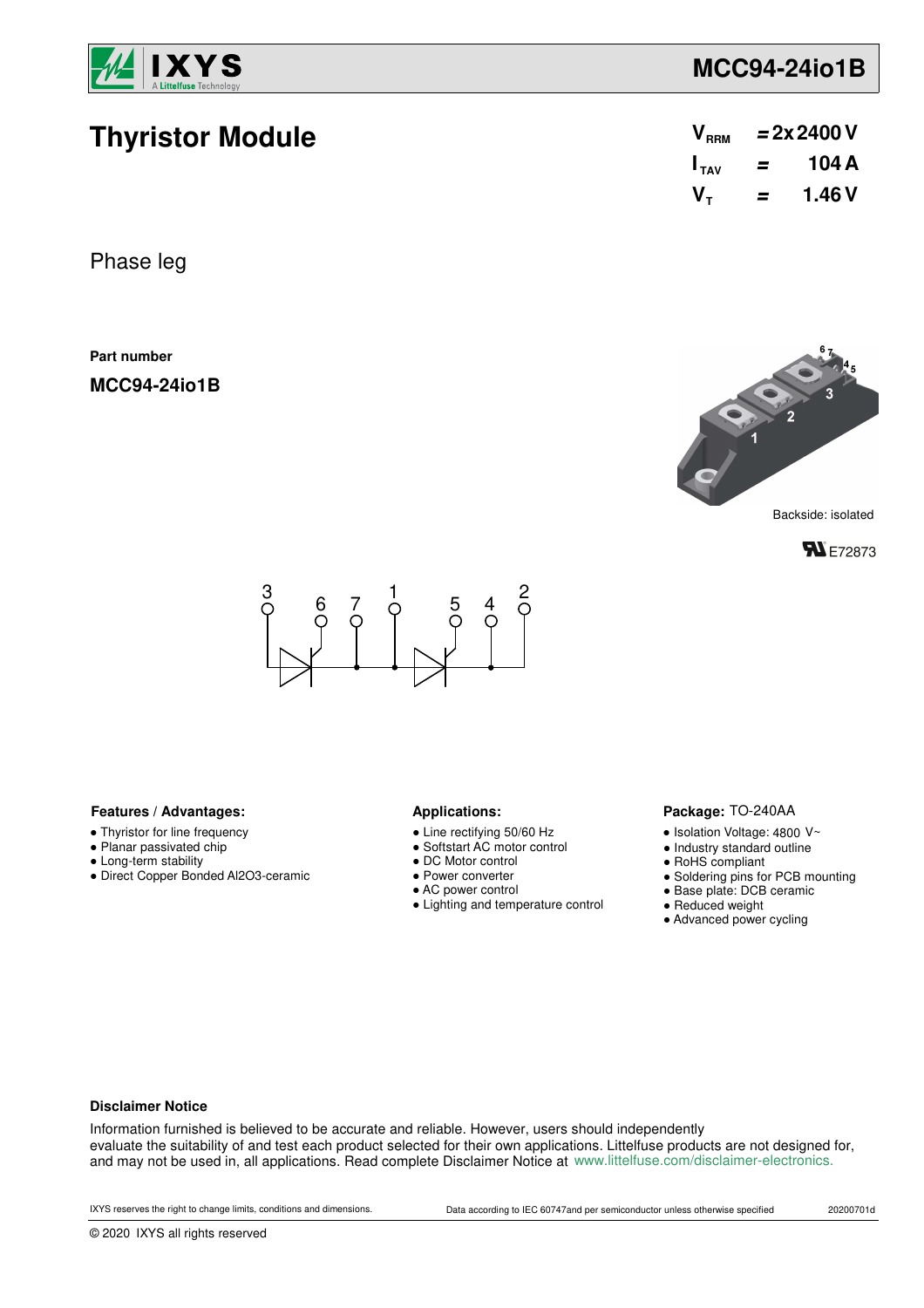

# **MCC94-24io1B**

| <b>Thyristor</b>                      |                                                                                |                                                                                   |                                | Ratings      |      |                         |
|---------------------------------------|--------------------------------------------------------------------------------|-----------------------------------------------------------------------------------|--------------------------------|--------------|------|-------------------------|
| Symbol                                | <b>Definition</b>                                                              | <b>Conditions</b>                                                                 |                                | typ.<br>min. | max. | <b>Unit</b>             |
| $\bm{V}_{\text{RSM/DSM}}$             | $T_{VJ} = 25^{\circ}C$<br>max. non-repetitive reverse/forward blocking voltage |                                                                                   |                                |              | 2500 | $\vee$                  |
| $V_{\scriptscriptstyle{\sf RRM/DRM}}$ | $T_{VJ} = 25^{\circ}C$<br>max. repetitive reverse/forward blocking voltage     |                                                                                   |                                |              | 2400 | $\vee$                  |
| $I_{R/D}$                             | reverse current, drain current                                                 | $V_{B/D} = 2400 V$                                                                | $T_{V,I} = 25^{\circ}C$        |              | 200  | μA                      |
|                                       |                                                                                | $V_{R/D} = 2400 V$                                                                | $T_{\nu J} = 125$ °C           |              | 15   | mA                      |
| $V_T$                                 | forward voltage drop                                                           | $I_T = 150 A$                                                                     | $T_{V,1} = 25^{\circ}C$        |              | 1.44 | $\vee$                  |
|                                       |                                                                                | $I_T = 300 A$                                                                     |                                |              | 1.74 | V                       |
|                                       |                                                                                | $I_T = 150 A$                                                                     | $T_{VJ} = 125$ °C              |              | 1.46 | $\overline{\mathsf{v}}$ |
|                                       |                                                                                | $I_T = 300 A$                                                                     |                                |              | 1.99 | $\sf V$                 |
| I <sub>TAV</sub>                      | average forward current                                                        | $T_c = 85^{\circ}$ C                                                              | $T_{V1} = 125^{\circ}C$        |              | 104  | A                       |
| $I_{T(RMS)}$                          | RMS forward current                                                            | 180° sine                                                                         |                                |              | 163  | A                       |
| $V_{\tau_0}$                          | threshold voltage                                                              | for power loss calculation only                                                   | $T_{V,1} = 125^{\circ}C$       |              | 0.85 | $\vee$                  |
| $r_{\tau}$                            | slope resistance                                                               |                                                                                   |                                |              | 3.2  | mΩ                      |
| $R_{thJC}$                            | thermal resistance junction to case                                            |                                                                                   |                                |              | 0.22 | K/W                     |
| $R_{thCH}$                            | thermal resistance case to heatsink                                            |                                                                                   |                                | 0.2          |      | K/W                     |
| $P_{\text{tot}}$                      | total power dissipation                                                        |                                                                                   | $T_c = 25^{\circ}C$            |              | 455  | W                       |
| $I_{\text{TSM}}$                      | max. forward surge current                                                     | $t = 10$ ms; (50 Hz), sine                                                        | $T_{VJ} = 45^{\circ}C$         |              | 1.70 | kA                      |
|                                       |                                                                                | $t = 8,3$ ms; (60 Hz), sine                                                       | $V_R = 0 V$                    |              | 1.84 | kA                      |
|                                       |                                                                                | $t = 10$ ms; (50 Hz), sine                                                        | $T_{VJ} = 125^{\circ}C$        |              | 1.45 | kA                      |
|                                       |                                                                                | $t = 8,3$ ms; (60 Hz), sine                                                       | $V_{\rm R} = 0 V$              |              | 1.56 | kA                      |
| 12t                                   | value for fusing                                                               | $t = 10$ ms; (50 Hz), sine                                                        | $T_{VJ} = 45^{\circ}C$         |              | 14.5 | kA <sup>2</sup> S       |
|                                       |                                                                                | $t = 8,3$ ms; (60 Hz), sine                                                       | $V_{\rm R} = 0 V$              |              | 14.0 | kA <sup>2</sup> s       |
|                                       |                                                                                | $t = 10$ ms; (50 Hz), sine                                                        | $T_{VJ} = 125$ °C              |              | 10.4 | kA <sup>2</sup> s       |
|                                       |                                                                                | $t = 8.3$ ms; (60 Hz), sine                                                       | $V_{\rm R} = 0 V$              |              | 10.1 | kA <sup>2</sup> S       |
| $\mathbf{C}_\mathrm{J}$               | junction capacitance                                                           | $V_B = 700V$ f = 1 MHz                                                            | $T_{VJ} = 25^{\circ}C$         |              | 63   | pF                      |
| $P_{GM}$                              | max. gate power dissipation                                                    | $t_{p} = 30 \,\mu s$                                                              | $T_c = 125^{\circ}C$           |              | 10   | W                       |
|                                       |                                                                                | $t_{\rm p} = 300 \,\mu s$                                                         |                                |              | 5    | W                       |
| $P_{\text{GAV}}$                      | average gate power dissipation                                                 |                                                                                   |                                |              | 0.5  | W                       |
| $(di/dt)_{cr}$                        | critical rate of rise of current                                               | $T_{VJ}$ = 125 °C; f = 50 Hz                                                      | repetitive, $I_T = 250$ A      |              | 150  | $A/\mu s$               |
|                                       |                                                                                | $t_P$ = 200 $\mu$ s; di <sub>o</sub> /dt = 0.45 A/ $\mu$ s; -                     |                                |              |      |                         |
|                                       |                                                                                | $I_G = 0.45$ A; $V = \frac{2}{3} V_{DRM}$                                         | non-repet., $I_T = 104$ A      |              |      | 500 A/µs                |
| $(dv/dt)_{cr}$                        | critical rate of rise of voltage                                               | $V = \frac{2}{3} V_{DBM}$                                                         | $T_{VJ} = 125^{\circ}C$        |              | 1000 | $V/\mu s$               |
|                                       |                                                                                | $R_{gK} = \infty$ ; method 1 (linear voltage rise)                                |                                |              |      |                         |
| $V_{GT}$                              | gate trigger voltage                                                           | $V_{D} = 6 V$                                                                     | $T_{VJ} = 25^{\circ}C$         |              | 1.5  | $\vee$                  |
|                                       |                                                                                |                                                                                   | $T_{VJ} = -40\degree C$        |              | 1.6  | $\vee$                  |
| $I_{GT}$                              | gate trigger current                                                           | $V_{D} = 6 V$                                                                     | $T_{VJ} = 25^{\circ}C$         |              | 150  | mA                      |
|                                       |                                                                                |                                                                                   | $T_{\text{VJ}} = -40^{\circ}C$ |              | 200  | mA                      |
| $V_{GD}$                              | gate non-trigger voltage                                                       | $V_{D} = \frac{2}{3} V_{DBM}$                                                     | $T_{VJ} = 125$ °C              |              | 0.25 | $\vee$                  |
| $I_{GD}$                              | gate non-trigger current                                                       |                                                                                   |                                |              | 10   | mA                      |
| $I_L$                                 | latching current                                                               | $t_{p} = 10 \mu s$                                                                | $T_{VJ} = 25^{\circ}C$         |              | 200  | mA                      |
|                                       |                                                                                | $I_G = 0.45 A$ ; di <sub>G</sub> /dt = 0.45 A/µs                                  |                                |              |      |                         |
| $I_{\rm H}$                           | holding current                                                                | $V_{D} = 6 V R_{GK} = \infty$                                                     | $T_{VJ} = 25^{\circ}C$         |              | 150  | mA                      |
| $t_{gd}$                              | gate controlled delay time                                                     | $V_{D} = \frac{1}{2} V_{DRM}$                                                     | $T_{VJ} = 25 °C$               |              | 2    | μs                      |
|                                       |                                                                                | $I_G = 0.45 A$ ; di <sub>G</sub> /dt = 0.45 A/µs                                  |                                |              |      |                         |
| $t_{q}$                               | turn-off time                                                                  | $V_R = 100 V$ ; $I_T = 150A$ ; $V = \frac{2}{3} V_{DRM}$ T <sub>VJ</sub> = 100 °C |                                | 185          |      | μs                      |
|                                       |                                                                                | di/dt = 10 A/µs dv/dt = 20 V/µs $t_p = 200 \mu s$                                 |                                |              |      |                         |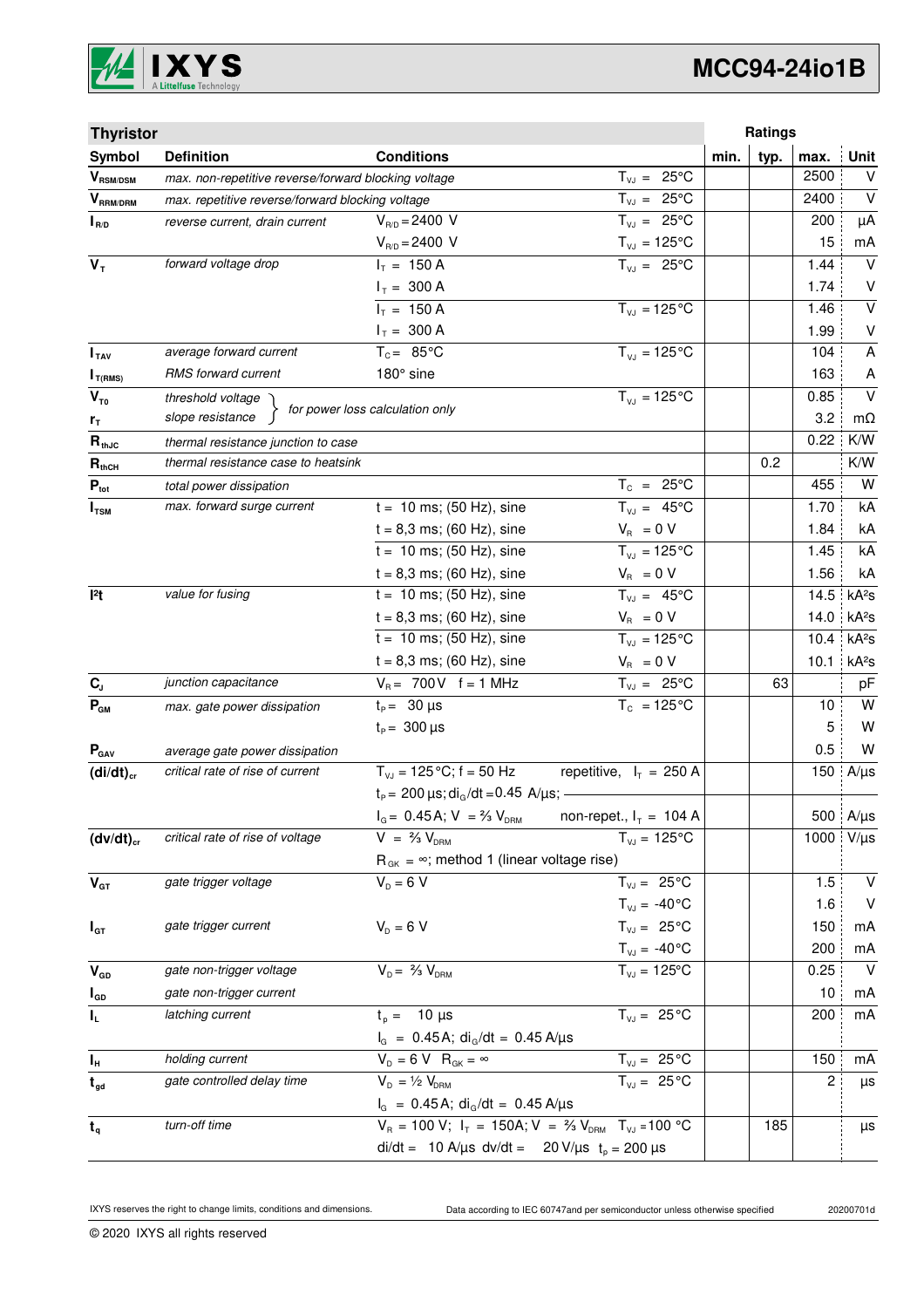

| Package                   | <b>TO-240AA</b>              |                                                              |                      |      | Ratings |      |                |                 |
|---------------------------|------------------------------|--------------------------------------------------------------|----------------------|------|---------|------|----------------|-----------------|
| Symbol                    | <b>Definition</b>            | <b>Conditions</b>                                            |                      |      | min.    | typ. | max.           | Unit            |
| <b>I</b> <sub>RMS</sub>   | <b>RMS</b> current           | per terminal                                                 |                      |      |         |      | 200            | A               |
| $T_{\nu J}$               | virtual junction temperature |                                                              |                      |      | -40     |      | 125            | $\rm ^{\circ}C$ |
| $T_{op}$                  | operation temperature        |                                                              |                      |      | -40     |      | 100            | $^{\circ}C$     |
| $\mathsf{T}_{\text{stg}}$ | storage temperature          |                                                              |                      |      | -40     |      | 125            | °C              |
| Weight                    |                              |                                                              |                      |      |         | 81   |                | g               |
| $M_{\rm p}$               | mounting torque              |                                                              |                      |      | 2.5     |      | 4              | Nm              |
| $M_{\tau}$                | terminal torque              |                                                              |                      |      | 2.5     |      | $\overline{4}$ | Nm              |
| $d_{\mathsf{Spp/App}}$    |                              | creepage distance on surface   striking distance through air | terminal to terminal | 13.0 | 9.7     |      |                | mm              |
| $d_{\text{Spb/Apb}}$      |                              |                                                              | terminal to backside | 16.0 | 16.0    |      |                | mm              |
| v<br><b>ISOL</b>          | <i>isolation</i> voltage     | second<br>$= 1$                                              |                      |      | 4800    |      |                | v               |
|                           |                              | 50/60 Hz, RMS; IIsoL ≤ 1 mA<br>$= 1$ minute                  |                      |      | 4000    |      |                | ۷               |



Date Code

| Orderino | Jrderina<br>ı Number | Marking<br>⊧on Product | Mode<br>Deliverv | Quantitv | Code No. |
|----------|----------------------|------------------------|------------------|----------|----------|
| Standard | MCC94-24io1B         | MCC94-24io1B           | Вох              | 36       | 508871   |

|                     | <b>Equivalent Circuits for Simulation</b> |                  | * on die level | $T_{V1} = 125^{\circ}C$ |
|---------------------|-------------------------------------------|------------------|----------------|-------------------------|
|                     | $I \rightarrow (V_0) \boxed{R_0}$         | <b>Thyristor</b> |                |                         |
| $V_{0 \text{ max}}$ | threshold voltage                         | 0.85             |                |                         |
| $R_{0 \text{ max}}$ | slope resistance *                        |                  |                | $m\Omega$               |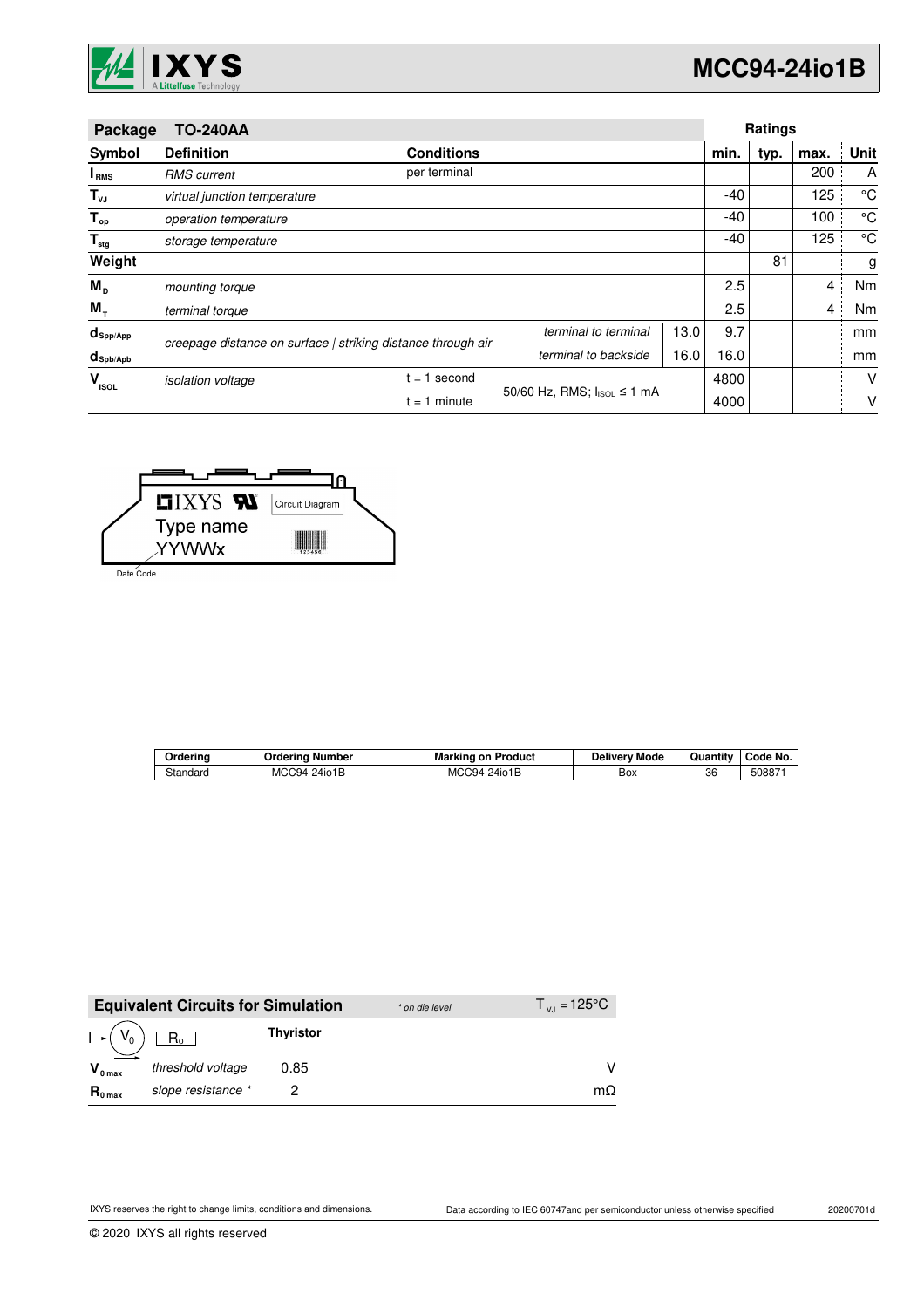

 **Outlines TO-240AA**



Optional accessories for modules

Keyed gate/cathode twin plugs with wire length = 350 mm, gate = white, cathode = red Type ZY 200L (L = Left for pin pair 4/5)<br>Type ZY 200R (R = Right for pin pair 6/7) UL 758, style 3751